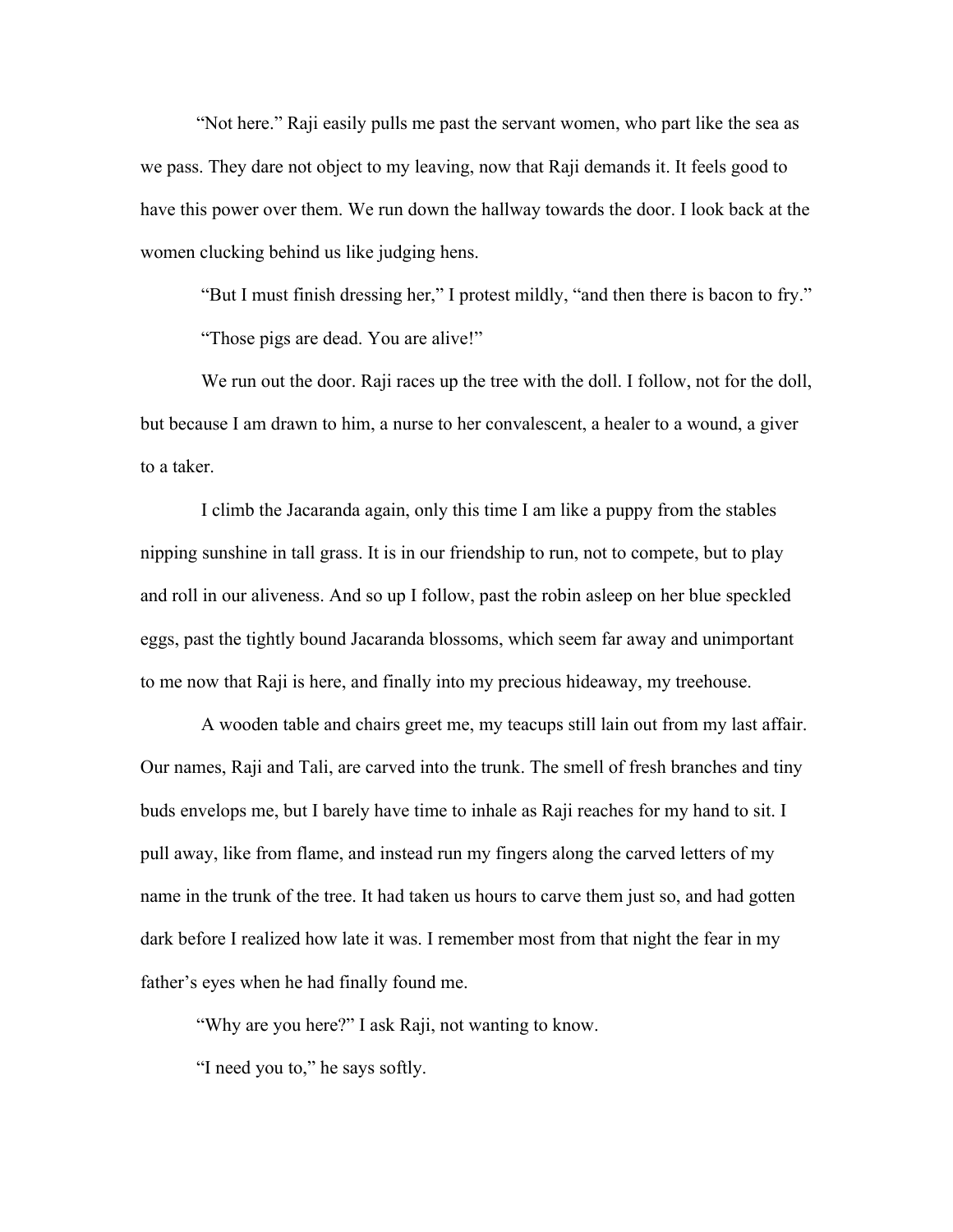"But now? I should not."

"But I need it." I know what he wants, but I can still try to convince him otherwise for a little bit.

"Tell her your dreams have not come yet. Tell her there is still time. You are yet young."

"Tali…"

"I cannot keep doing this," I object, meekly. I look down, my cheeks burning with the difficulty of saying no. This game is the only power I have over him, but even so, I am not good at it.

"Look at me," he demands, but my eyes remain cast downwards. If I look up now, our game will be over. He must sense this too, because he continues. "This morning, my mother shall arrive at church for the Reading in all her pomp and circumstance. She will ask me a question about my future in front of the entire Kingdom and I will be expected to answer. Correctly. As a Seven. Without you, I cannot. You know that."

"But what can I do?"

"Precisely. You must come with me."

My heart flops in my chest. "What?" I whisper. I thought Raji wanted me to lay hands on him here, like we always do. Then he returns to his mother and tells her my answers as if they are his own.

This is our secret game.

"But you do not normally attend Readings," I stammer.

"It is the anniversary of my eighth one. As the Prince of Abyrrth, and one of the most highly evolved souls in the Kingdom. I should be flourishing with wisdom by now.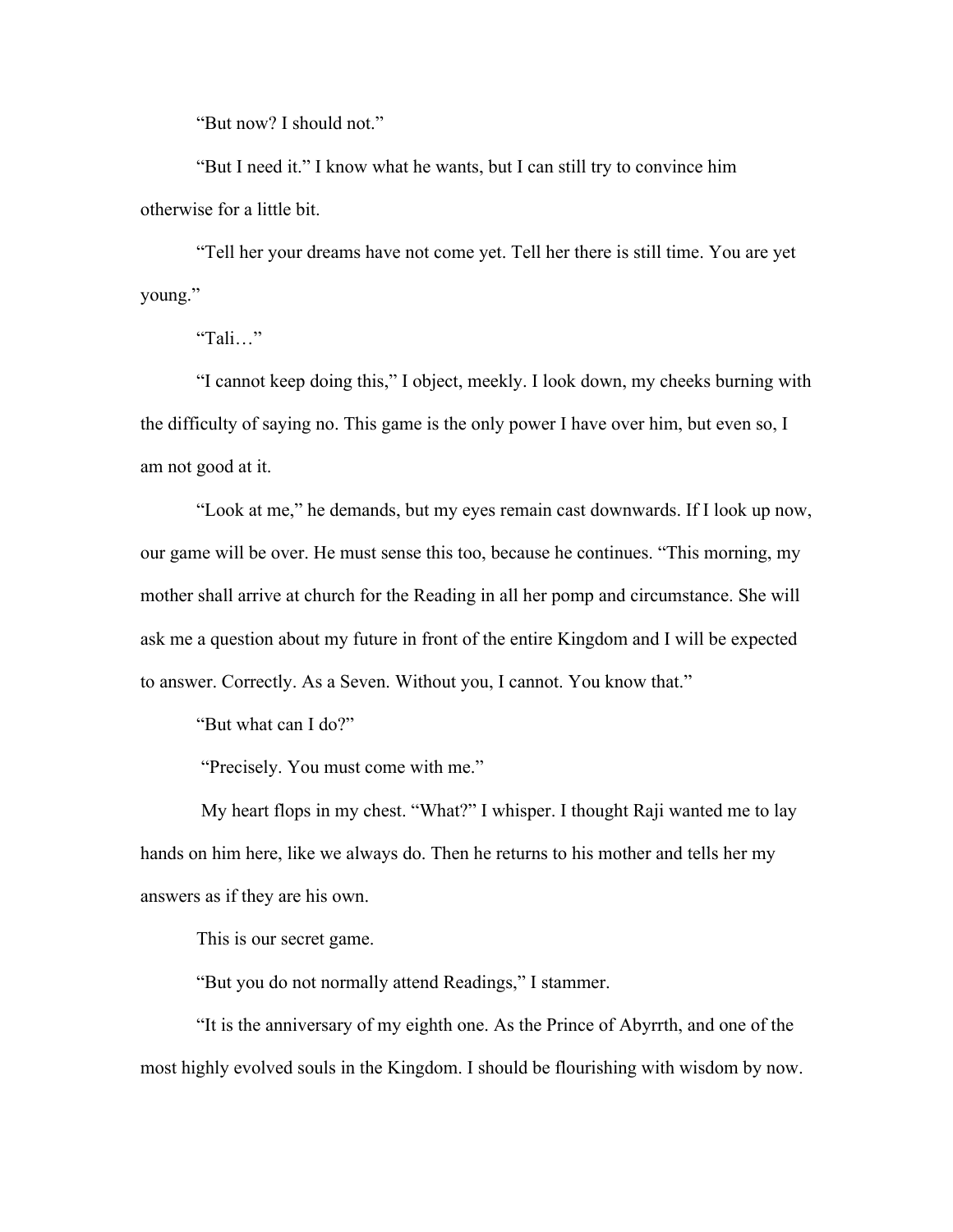My people wait for my dreams, guidance from my devas. They do not know I see nothing, that I feel nothing, that I am useless without some misfit like you. How shall I lead my people if I cannot show them I am being guided from beyond?"

Raji tugs at my sleeve again and this time I sit with him, cross-legged on the floor, his words stinging, misfit, misfit, misfit, turning my head every which way, but I swallow this hurt like bitter medicine and try to keep it from showing on my face.

"You must help me," he demands. "It is your duty to the Kingdom."

"Perhaps you can speak frankly with your mother. Tell her you are a late bloomer, tell your visions have not come yet, but they will, in time, I am sure of it," I say, although I crinkle up my nose at this last thought, not quite sure of it at all.

"I have already been giving her insights for years through you."

"But I cannot control it. I do not know what it will show me or what future it will take me to. The only one time I have ever seen someone's number was with that sick child and it wasn't even clear. What if, when the time comes, I cannot do it? What happens when the whole Kingdom watches and I have nothing?"

"You will have something. You always do."

I close my eyes, take a breath and try to think this through properly.

"Even if I say yes, I cannot leave these quarters. It is against my father's rules."

"Ah. I've thought of everything!" He says quickly, apparently having waited for the tiniest opening from me to announce his scheme. He pulls a blanket off the floor and wraps it around him. "We shall hide you in my cloaks, like so. I stand regally by the altar. My mother enters, and sits on her royal throne. She asks me the question, and your hands come out from my robes and onto my temples." He pulls my hands through the blanket to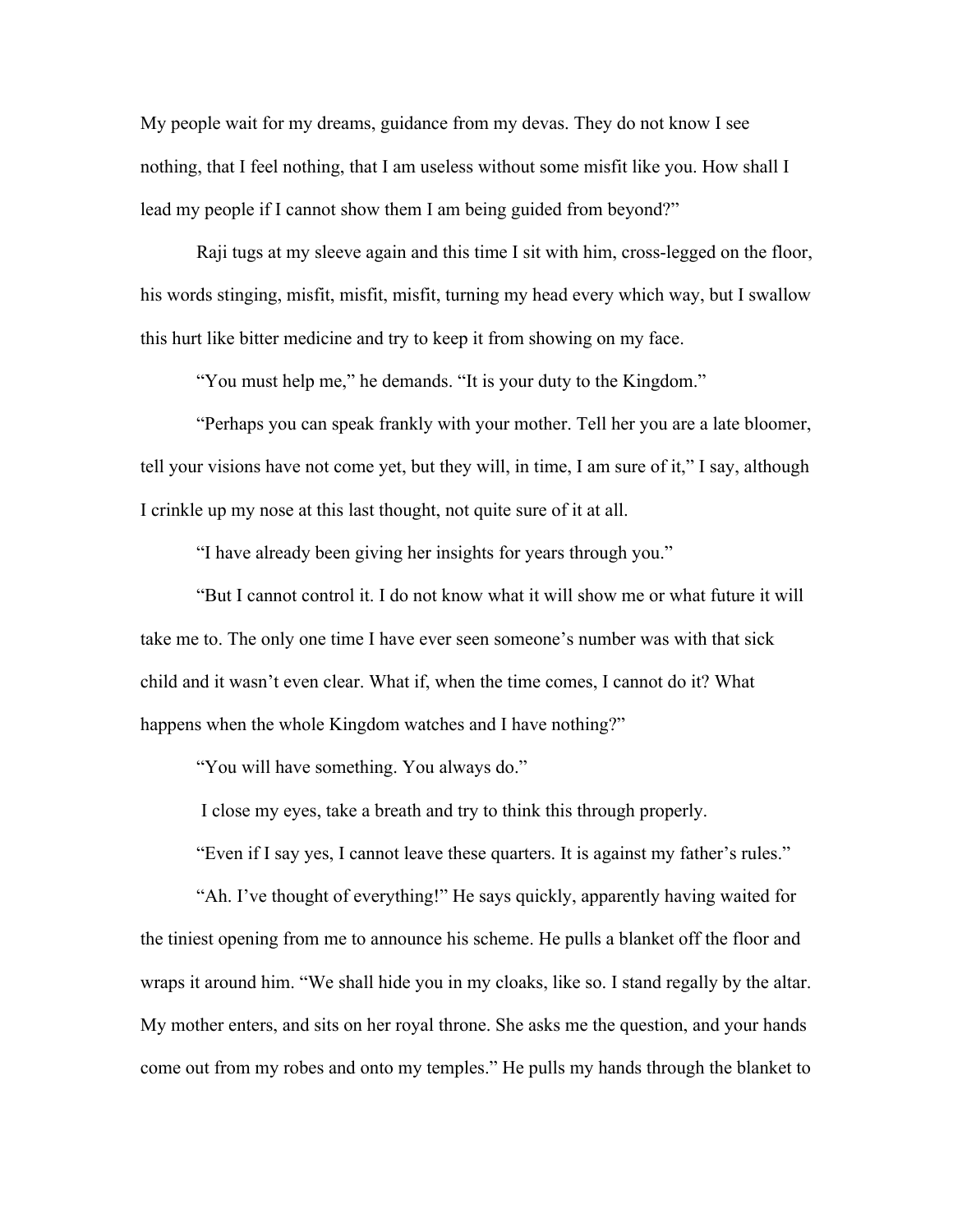show me. "Everyone will think these are my hands. We are the same age. Our hands are similar in build. We shall be far enough away. You receive the answer, and whisper it to me in my ear underneath the cloak. Look," as Raji forms a hood from the folds. "There is fur around it. No one will see your head moving. Then I give your answer to my mother. We stand quietly and wait for the ceremony to be over. You know how my mother wants to leave these things quickly?" I nod vigorously, though I don't know in the slightest. "She will go, then you and I shall return right here, safe and sound. No one will ever know. I promise."

I sigh, if my father knew what I was contemplating, and for the Queen's son no less. "But my father will be right there. He might sense me. He is the Seer, after all."

"Nonsense. He can't see through clothing, can he? Besides, don't you want the chance to get out of here? Don't you want to see the world? You are a prisoner."

"I am not," I object.

"He cannot keep you locked up in the servants' quarters your entire life," he counters.

"I am perfectly happy here," I retort. "And I love my father dearly. If he thinks it best I remain in the servant quarters, than so be it. Those are his rules."

After all, I think to myself, there is something special about me. My number is unknown to everyone. I do not know why, but it is not my place to know. Sometimes when I cannot fall asleep, I have to will my hand not to go up to my forehead and trace the outline of my number with my finger. Sometimes I want to know so badly what I am, but I have never, ever dared act on this feeling.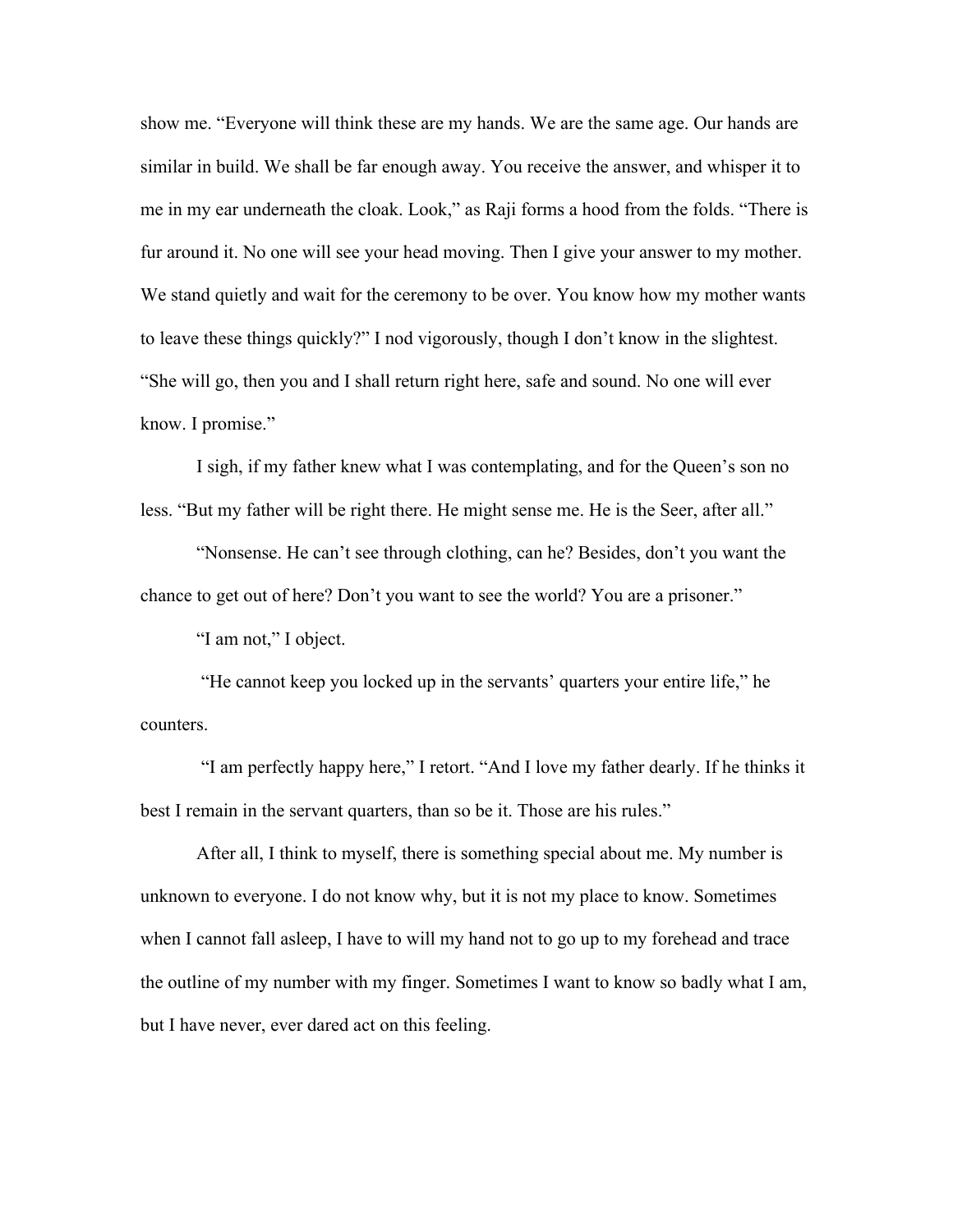"Your life is a bore," Raji interrupts my thoughts. "Your best friend is a tree. You spend your hours tending to a robin and her eggs," he taunts. His candor hurts, though I know he does not mean it to. He has always spoken simplistically and bluntly, and it stings because it comes from a place so deep that concerns only himself. I know this, and yet I am continuously willing to get hurt at my expense. Why do I do this? Even the doll he brought me, I muse, was only because he wanted something from me in return. Oh, and how he does manage to make my life seem small and pointless! His words take the poetry out of my days. They build a wall, hard as rock, a blank reflection where I cannot see myself, no matter how hard I look. His words, his words, they lower me.

"Is there anything wrong with caring about my tree and my birds in my courtyard?" I finally ask, meekly.

"And besides," Raji continues as if I had not spoken, "if you do not come with me, I shall tell your father that you followed me out to my Reading party and I found you in the main palace eating sugar frosted Seven cakes."

"You wouldn't!" I cry.

"I would. Then I will never be allowed to visit you again and not only shall you lose your one friend but you will be punished in some very un-Anu like way."

I think long and hard. How can I say no to Raji? And he will make sure I return here safe and sound. He is the Prince after all.

"Come, we haven't much time," he says, peering out at the sun.

"Well, I suppose…" the words spill out of my mouth before I can stop them.

"Grand!" Raji grabs me before I can even finish my sentence. He certainly does not delve deep into dark corners like I do, pressing for answers in the gap of uncertainty.